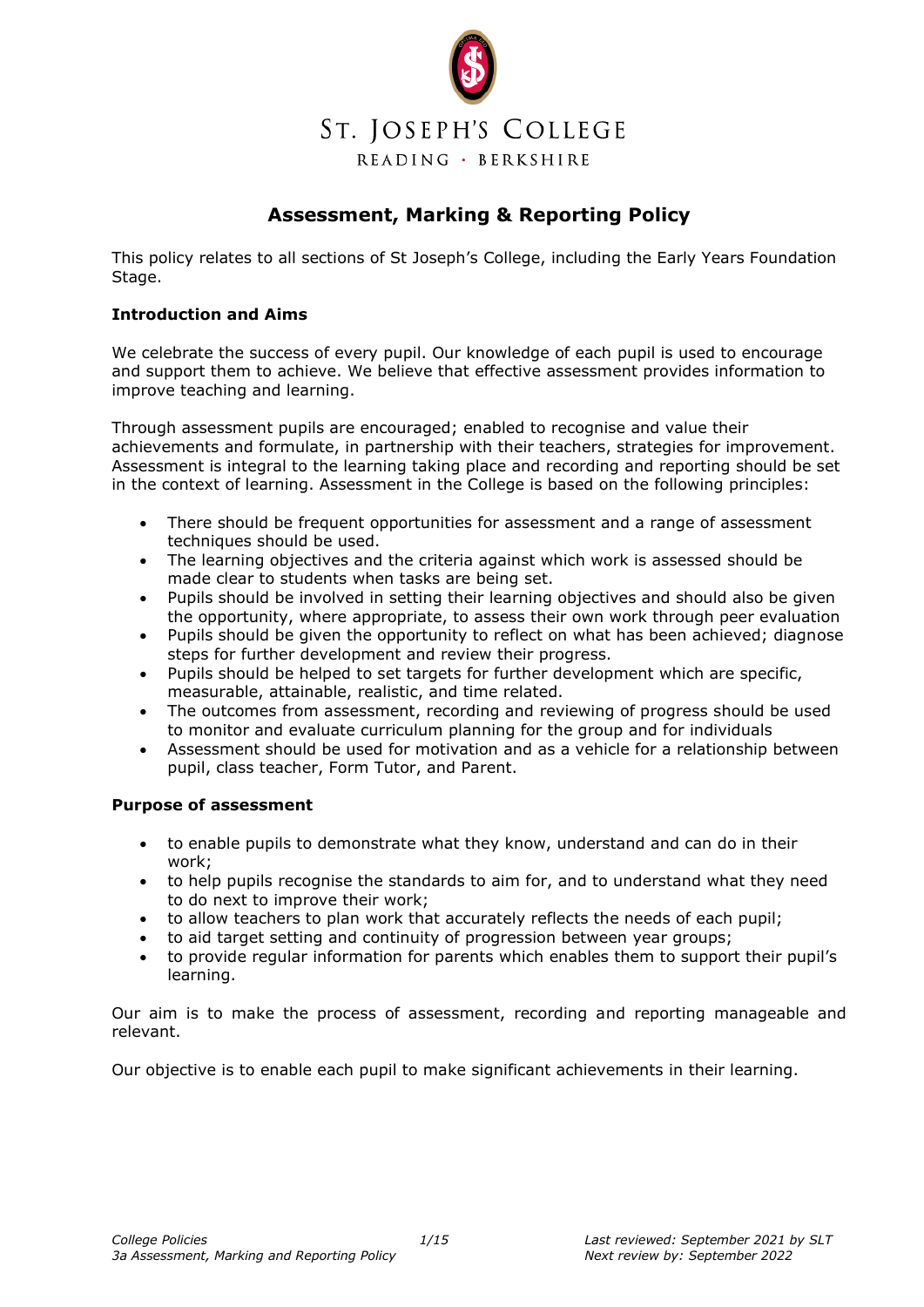

READING · BERKSHIRE

#### **Assessments**

We recognise various methods of assessing a pupil's learning. The type of assessment that we make varies from subject to subject and we formally record information that affects future learning.

Assessment can take many forms: indeed, it is the range and variety of the assessment methods used within the College which enable teachers to gain the clearest picture of a pupil's attainment.

The College makes use of regular and formal assessments, such as examinations (public and internal), non-examined assessment (NEA), homework, practical work, oral work and class tests, to determine pupils' abilities.

Teachers are also involved in the continuous assessment of pupils' work during class activities and day-to-day classroom interaction, monitoring not only academic attainment but other skills such as co-operation and teamwork.

#### **Summative assessments**

Summative assessments are given periodically to determine at a particular point in time what pupils know and do not know. Summative assessment in the classroom is both an accountability measure and a moderation process.

#### **Formative assessment**

Formative assessment is part of the instructional process. When incorporated into classroom practice, it provides the information needed to adjust teaching and learning whilst they are happening. In this sense, formative assessment informs both teachers and pupils about their level of understanding at a point when timely adjustments can be made. These adjustments help to ensure that all pupils continue to make progress. Formative assessment is continuous, specific to each year group and/or subject, and as such is personal to each teacher.

**See appendix 1 for details of Assessments in the Prep School See appendix 4 for details of Assessments in the Senior School**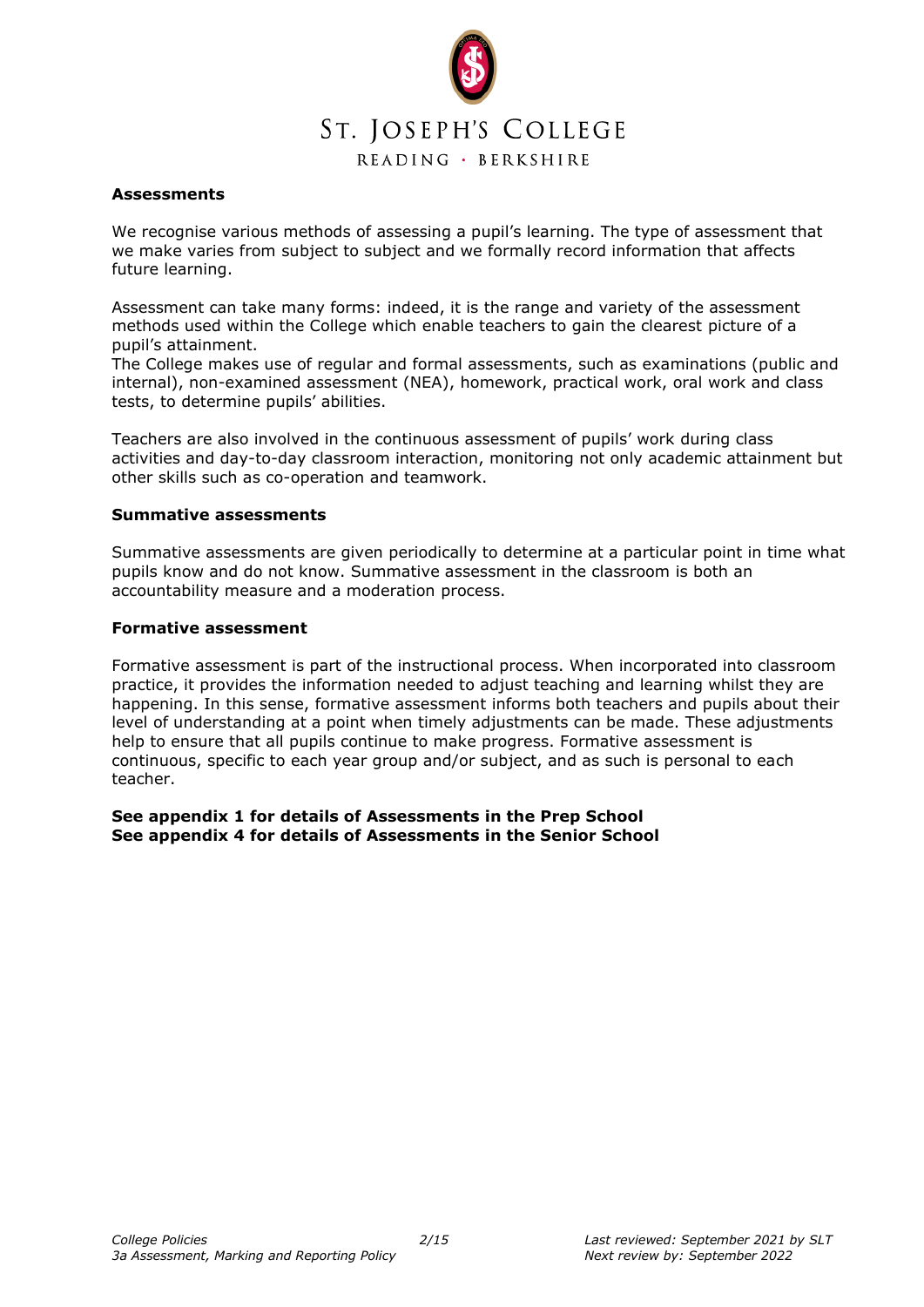

READING · BERKSHIRE

#### **Marking**

Marking of pupil's work is a fundamental part of the process of teaching and learning and is an important part of the assessment process. Marking demonstrates a respect for the work produced, gives feedback and indicates the ways in which the individual pupil can improve. Marking will also encourage pupil to look at errors in a positive manner.

Feedback is the process whereby pupils are informed of what they have achieved and what they need to do to improve further. Feedback is a positive communication based on learning intentions and success criteria. It can be verbal, written, and pictorial or symbols. Feedback provides positive comments on what has been completed and provides developmental points for improvement.

#### **Aims and objectives**

We mark pupil's work and offer feedback in order to:

- show that we value the pupil's work, and encourage them to value it too;
- boost the pupil's self-esteem, and raise aspirations, through use of praise and encouragement. The main objective of marking and feedback is not to find fault, but to help pupils learn;
- offer the pupil specific information on the extent to which they have met the lesson objective, and/or the individual targets set for them;
- make a pupil aware of the next steps in their learning;
- share expectations;
- gauge the pupil's understanding, and identify any misconceptions;
- provide a basis both for summative and for formative assessment;
- provide the ongoing assessment that should inform future lesson-planning;
- ensure consistency of practice.

#### **Principles of marking and feedback**

Marking and feedback should:

- be constructive, with pride of place given to recognition of the efforts made by the pupil. Pupils may receive incentive stickers and House Points as recognition of achievement. Certificates celebrating significant progress are given out in Assemblies;
- give pupils opportunities to become aware of and reflect on their learning needs;
- relate to the lesson objective and, increasingly, the pupil's own personal learning targets. This includes sharing the learning objectives and the key expectations for the task right from the outset;
- inform future planning and individual target setting;
- be appropriate to the age and ability of the pupil, and may vary across year groups and section;
- focus on only one or two key areas for improvement at any one time;
- involve pupils in the marking process, both as self-markers and peer marking. The younger the pupil, the more important it is that the feedback is oral and immediate;
- allow specific time for pupils to read, reflect and respond on comments made;
- always be carried out promptly.

It would be neither reasonable nor helpful for staff to correct every single mistake that a pupil makes. However, it is expected that staff will draw attention to errors in understanding, mistakes in the use of subject-specific language and any glaring grammatical or spelling mistakes or errors in calculation. The degree to which such mistakes are to be corrected on the pupil's work is a matter for individual teachers and departments to take into account in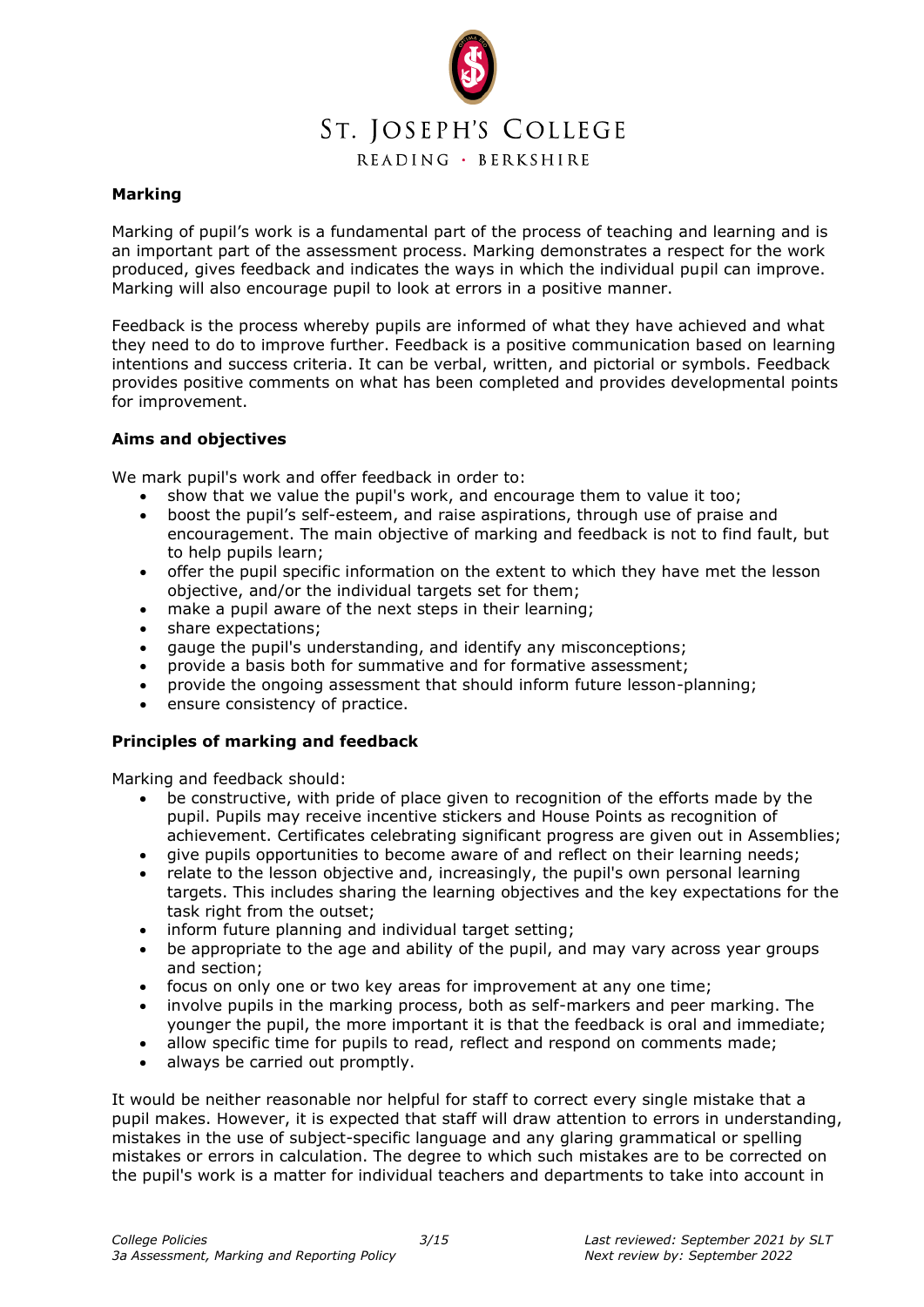

READING · BERKSHIRE

the light of the effect that the correction would have on a student's self-esteem or motivation – especially in the case of students with Learning Difficulties and Disabilities (LDD).

#### **Verbal Feedback**

It is recognised that verbal feedback is a vital tool in raising achievement. It is a dialogue, using appropriate language and questions, with pupils having the opportunity to reflect and respond.

**See appendix 2 for details of Marking in the Prep School See appendix 5 for details of Marking in the Senior School**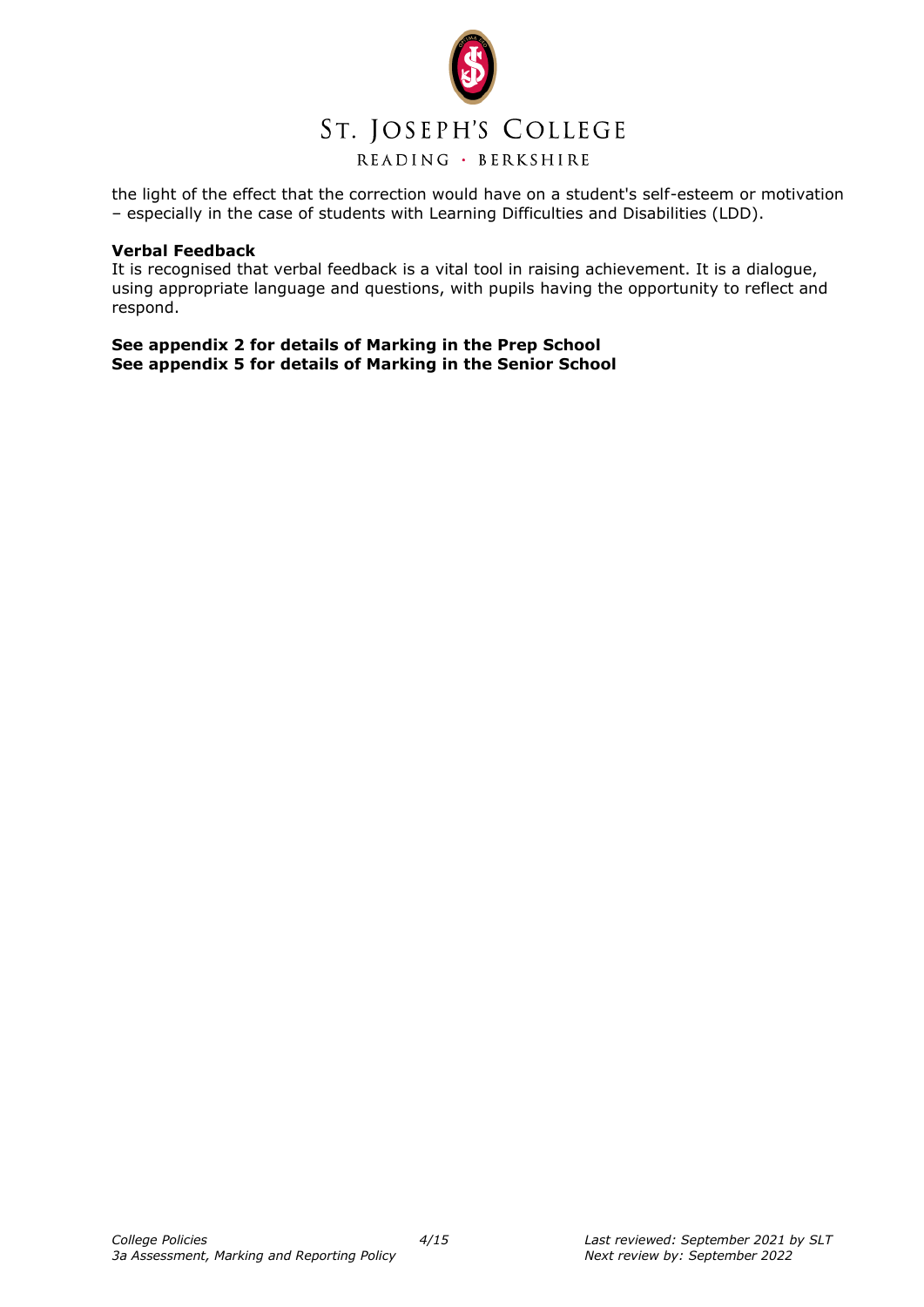

#### **Reporting to parents**

The College has a range of strategies which keep parents fully informed of their pupil's progress in school. We encourage parents to contact the class teacher or form tutor if they have concerns about any aspect of their son or daughter's work. There will be a number of occasions for informal meetings throughout the year; but we will always contact parents if we have a worry about their son or daughter's work.

During the year there will be a number of formal parents' evenings. These evenings will provide the opportunity to obtain details on the year ahead and/or the opportunity for parents to meet with staff to discuss their son or daughter's progress and performance and to review his or her strengths and weaknesses both objectively and positively.

All parents are provided with an annual written report which provides parents with a detailed analysis of their son or daughter's approach to learning, and his or her progress.

In addition there are annual meeting for parents of pupils in the following year groups:

Year 5: to discuss range of choices for secondary school Year 9: to discuss GCSE options Year 11: to discuss A Level subject choices and their implications for choice of career Year 12: to discuss UCAS / professional apprenticeship applications and career choices Year 13: to discuss university and/or career choices

#### **See appendix 3 for details of Reporting in the Prep School See appendix 6 for details of Reporting in the senior part of the College**

#### **Mentoring**

Some pupils might be identified for inclusion on a mentoring programme to support their progress based on academic or personal need.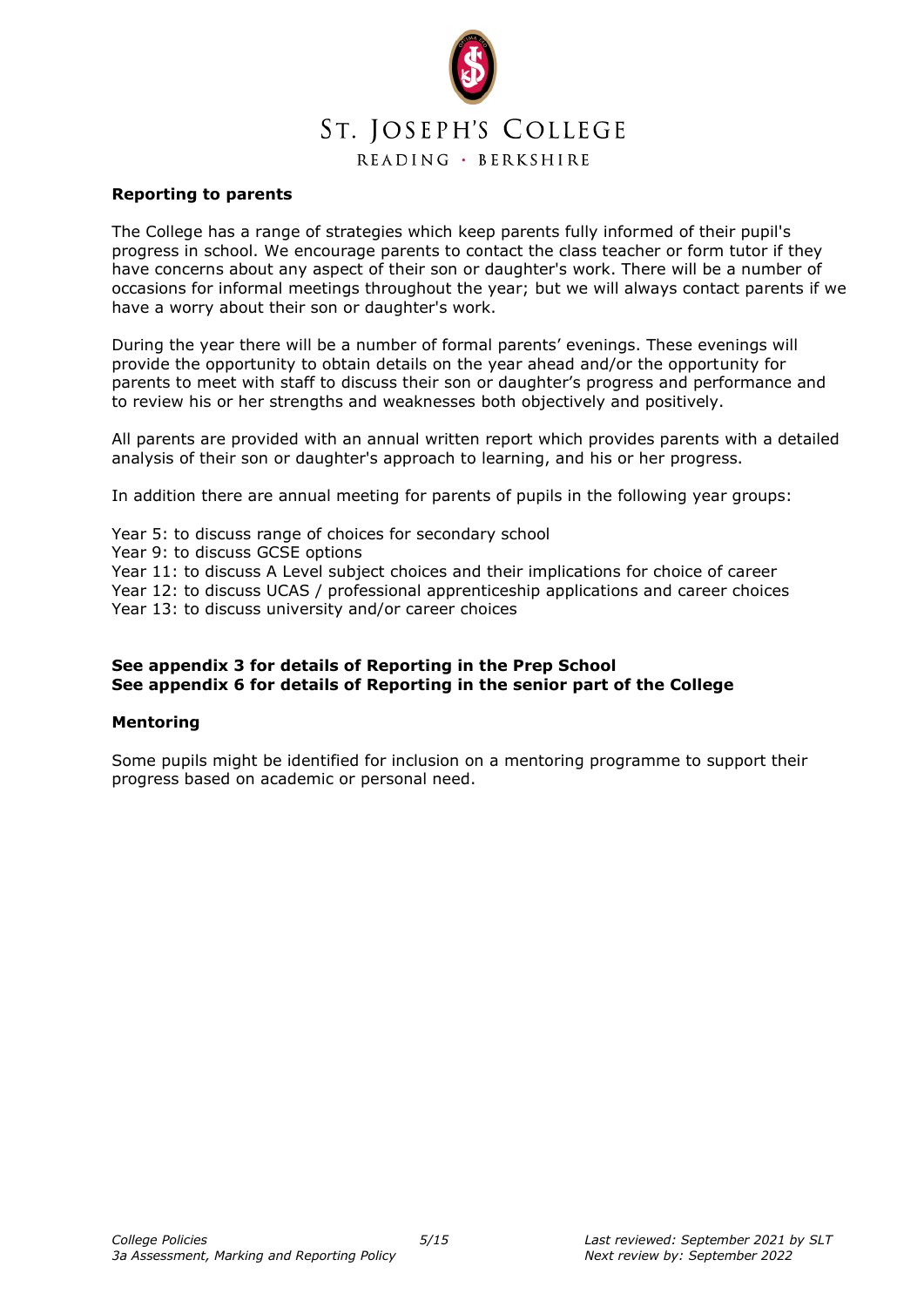

#### **Appendix 1: Assessments in the Prep School**

#### **Early Years to Year 6**

The following tests are currently in use:

- CEMS Baseline Testing (Early Years and Reception)
- Read Write Inc. assessments (Early Years to Year 2)
- Early Years Foundation Stage Profile in Reception
- Verbal and Non-Verbal Reasoning (GL Assessment)<br>• InCas Baseline Testing (Years 3 and 5 only)
- InCas Baseline Testing (Years 3 and 5 only)
- PIRA Reading Comprehension tests
- PUMA Mathematics tests
- Abacus mathematics tests

The results are recorded allowing pupils' progress to be tracked and monitored.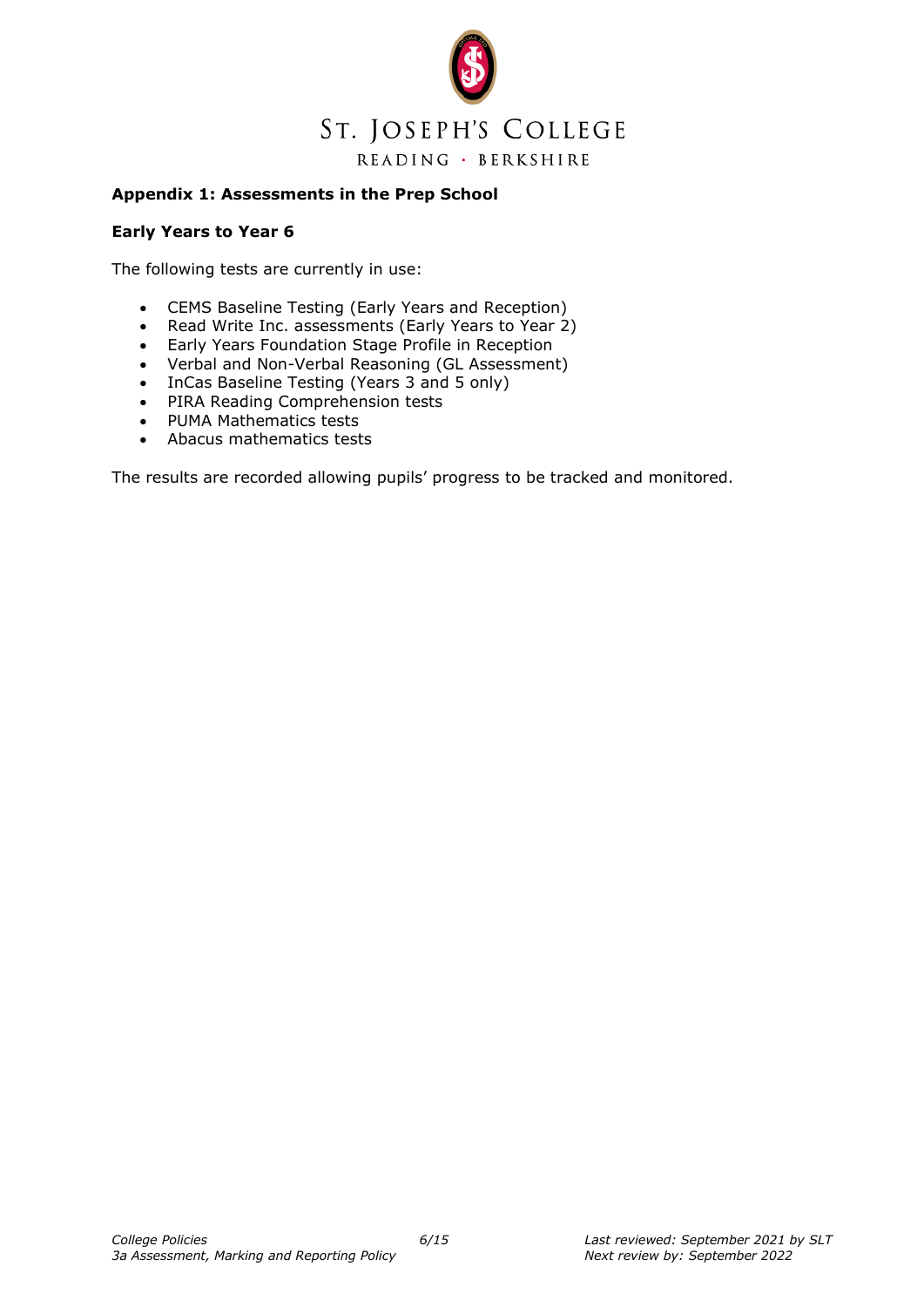

#### **Appendix 2: Marking Grades – Reception to Year 6**

House points are awarded as follows for excellent effort and work. Deputy Head of Prep School Commendations worth 10 house points are awarded for exceptional work. *See the Behaviour, Rewards and Sanctions policy.*

In the Early Years Foundation Stage (Early Years - Reception), children's development is assessed with consideration of being on track for their age, in order to achieve the Early Learning Goals by the end of Reception.

Progress will be recorded as working within, towards or above age expectations.

At the end of the Reception Year, they are expected to have achieved the Early Learning Goals. These are recorded as **expected,** if achieved or **emerging,** if not yet achieved. From Reception to Year 6, the Prep School adhere to the following marking codes:

| <b>Symbol</b> | <b>Meaning</b>                                    | <b>Symbol</b> | <b>Meaning</b>                                         |
|---------------|---------------------------------------------------|---------------|--------------------------------------------------------|
| I             | I worked on my own                                | A $(\prime)$  | Objective achieved                                     |
| т             | My teacher worked<br>with me                      | <b>WT</b>     | Working towards<br>objective                           |
| <b>TA</b>     | A Teaching Assistant<br>worked with me            | <b>IEP</b>    | Working towards<br>target on IEP (SEN<br>only)         |
| C             | A different teacher<br>was in my class<br>today   |               | Great<br>idea/word/punctuation                         |
|               | I talked to someone<br>about my work              |               | Does this make<br>sense?                               |
|               | Punctuation - Have<br>you missed a<br>symbol out? |               | Should this be a<br>capital letter?                    |
|               | Missing words                                     |               | Spelling mistake -<br>look for the correction<br>above |
|               |                                                   |               |                                                        |

#### **Marking Codes Key Stage 1**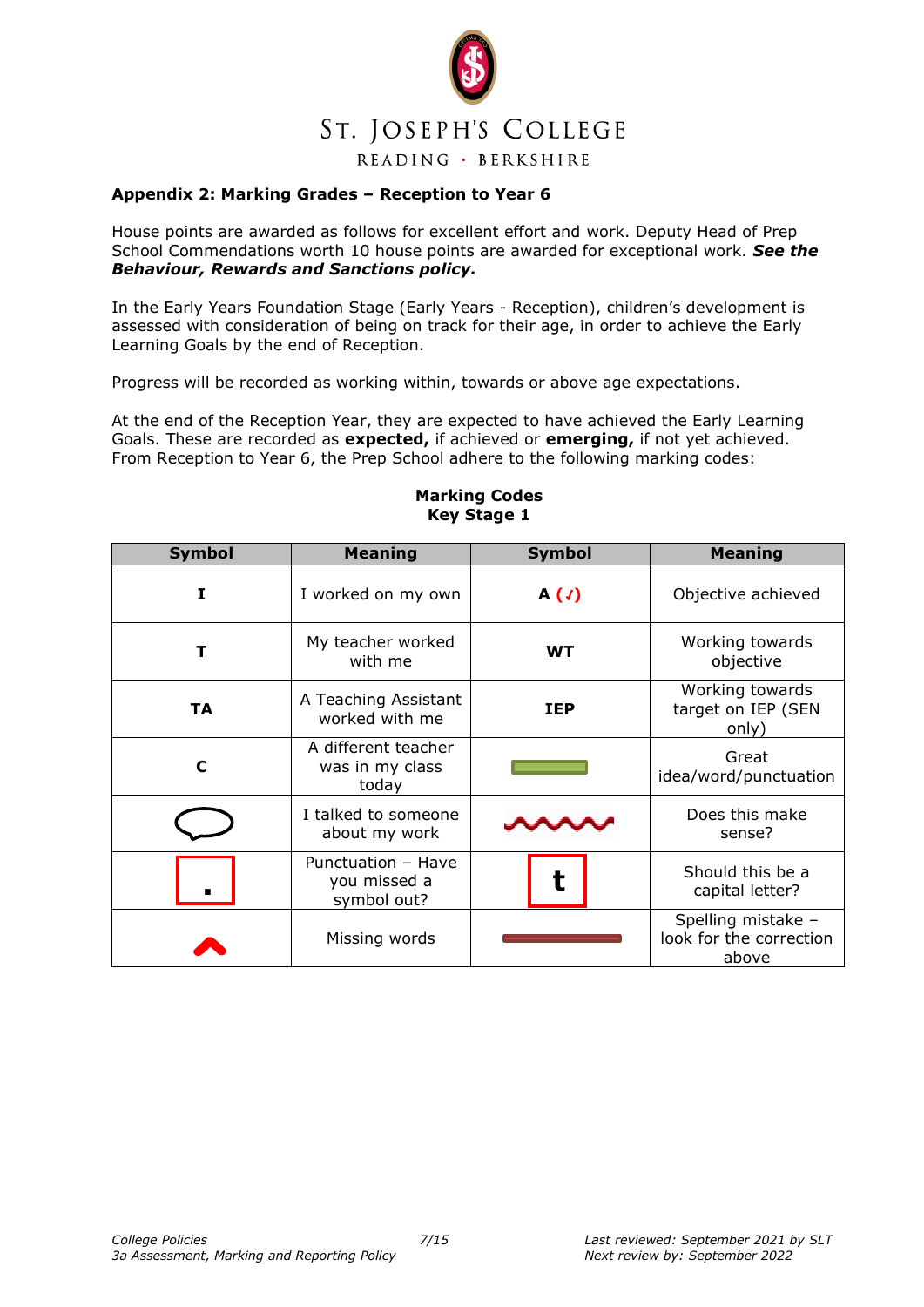

READING · BERKSHIRE

#### **Marking Codes Key Stage 2**

| <b>Symbol</b> | <b>Meaning</b>                                                      | <b>Symbol</b>  |                                                  |
|---------------|---------------------------------------------------------------------|----------------|--------------------------------------------------|
| $\mathbf{I}$  | I worked on my own                                                  | A $(\sqrt{2})$ | Objective achieved                               |
| T             | My teacher worked<br>with me                                        | <b>WT</b>      | Working towards<br>objective                     |
| <b>TA</b>     | A Teaching Assistant<br>worked with me                              | <b>IEP</b>     | Working towards<br>target on IEP (SEN<br>only)   |
| C             | A different teacher<br>was in my class<br>today                     |                | Great<br>idea/word/punctuation                   |
|               | I talked to someone<br>about my work                                |                | There is something<br>wrong that needs<br>fixing |
| <b>SM</b>     | <b>Self Marked</b>                                                  | <b>NTT</b>     | Now Try This<br>(stretch and challenge           |
| TIP           | Example of more<br>effective<br>working/something<br>to think about | <b>SP</b>      | Spelling mistake                                 |
| Gr            | Check your<br>grammar                                               | R              | Repetition - find a<br>different word            |
| $\prime$      | To show where a<br>new paragraph<br>should start                    |                |                                                  |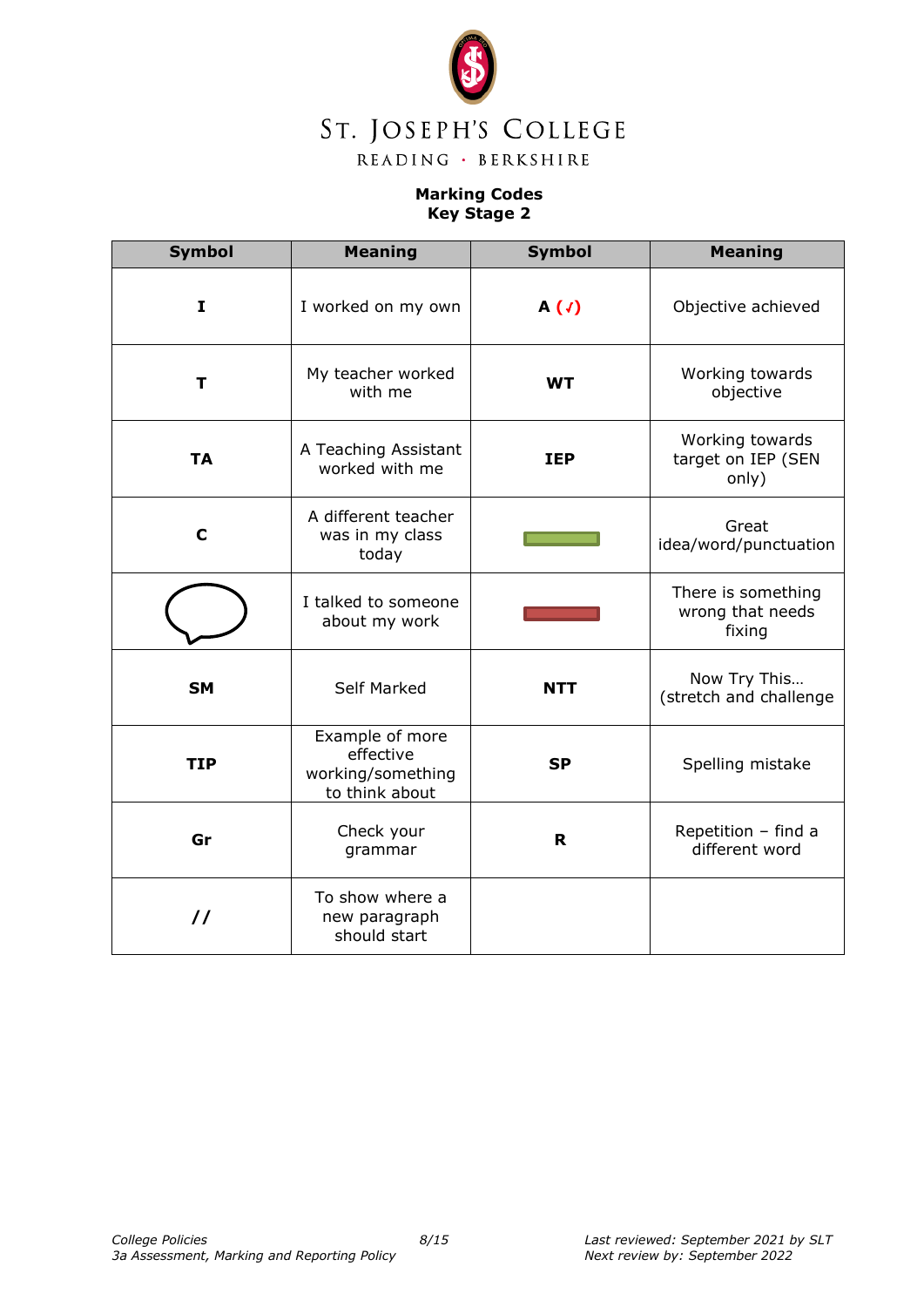

#### **Appendix 3: Reporting - Early Years to Year 6**

Each term, we offer parents the opportunity to meet their pupil's teacher.

At the autumn and spring term Parent Consultation Evenings, parents receive a written Interim report and towards the end of the summer term, all parents are given a full written report of their pupil's progress and achievements during the year. We write individual comments on all subjects taught. We also include a space for parental feedback.

In the Early Years Foundation Stage (Early Years - Reception), children's development is assessed with consideration of being on track for their age, in order to achieve the Early Learning Goals by the end of Reception.

Progress will be recorded, and reported to parents, as working within, towards or above age expectations.

At the end of the Reception Year, they are expected to have achieved the Early Learning Goals. These are recorded as expected, if achieved or emerging, if not yet achieved.

For Years 1 - 6 the attainment grade is one of six letter grades. The grade awarded reflects the academic performance of a pupil in relation to the performance of the whole year group.

Grading in this manner allows us to report a pupil's performance within the context of their year group and track academic progress more carefully.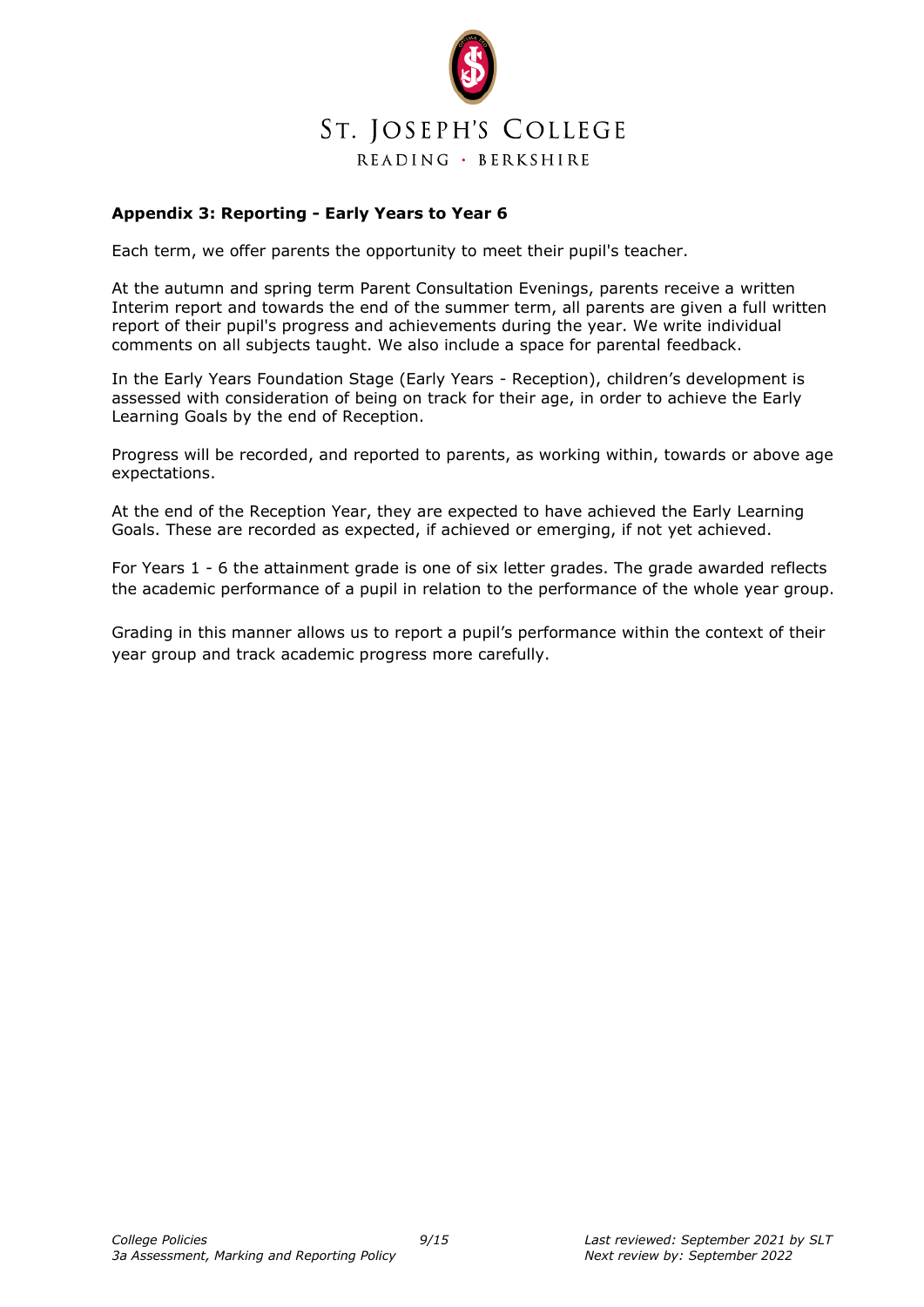

READING · BERKSHIRE

In all year groups, the commitment, behaviour and the organisation grades are awarded as detailed below.

| Grade | <b>Description</b>    | <b>Commitment (C)</b>                                                                                                                                             | <b>Behaviour (B)</b>                                                                                                                                                                      | <b>Organisation (O)</b>                                                                                                                                                           |
|-------|-----------------------|-------------------------------------------------------------------------------------------------------------------------------------------------------------------|-------------------------------------------------------------------------------------------------------------------------------------------------------------------------------------------|-----------------------------------------------------------------------------------------------------------------------------------------------------------------------------------|
| Ex    | <b>Excellent</b>      | A consistent and<br>proactive desire to<br>learn independently<br>and within class;<br>brings a positive<br>attitude to lessons;<br>contributes fully.            | Exemplary: fully<br>focused, attentive<br>and cooperative at<br>all times; helping<br>fellow students to<br>learn; takes an<br>active and<br>appropriate part in<br>all class activities. | Homework is always<br>fully completed,<br>detailed and<br>represents the best<br>efforts for the<br>pupil's ability; pupil<br>is well equipped for<br>every lesson; is<br>prompt. |
| Gd    | Good                  | A consistent desire<br>to learn; brings a<br>positive attitude to<br>lessons; contributes<br>regularly.                                                           | Good levels of<br>focus, attention<br>and cooperation in<br>class; positive and<br>helpful in lessons.                                                                                    | Homework is always<br>fully completed and<br>represents a good<br>effort for the pupil's<br>ability; pupil is well<br>equipped for<br>lessons; is prompt.                         |
| In    | <b>Inconsistent</b>   | Pupil completes<br>tasks set with<br>varying degrees of<br>detail; contribution<br>to lessons is mixed<br>and sometimes<br>requires a prompt<br>from the teacher. | Usually acceptable<br>but sometimes<br>lacks focus;<br>behaviour can be<br>disruptive making<br>it harder for<br>students to learn.                                                       | Homework is<br>completed although<br>sometimes lacks<br>detail and is<br>occasionally late;<br>equipment is<br>sometimes missing.                                                 |
| Un    | <b>Unsatisfactory</b> | Regularly falls<br>below our<br>expectation; little<br>commitment to<br>study is shown;<br>unwilling to<br>contribute to<br>lessons.                              | Regularly lacks<br>focus or displays<br>disruptive<br>behaviour which<br>prevents other<br>students learning;<br>disrespectful<br>towards others.                                         | Homework is often<br>late or incomplete;<br>equipment is rarely<br>brought to lessons;<br>punctuality is poor.                                                                    |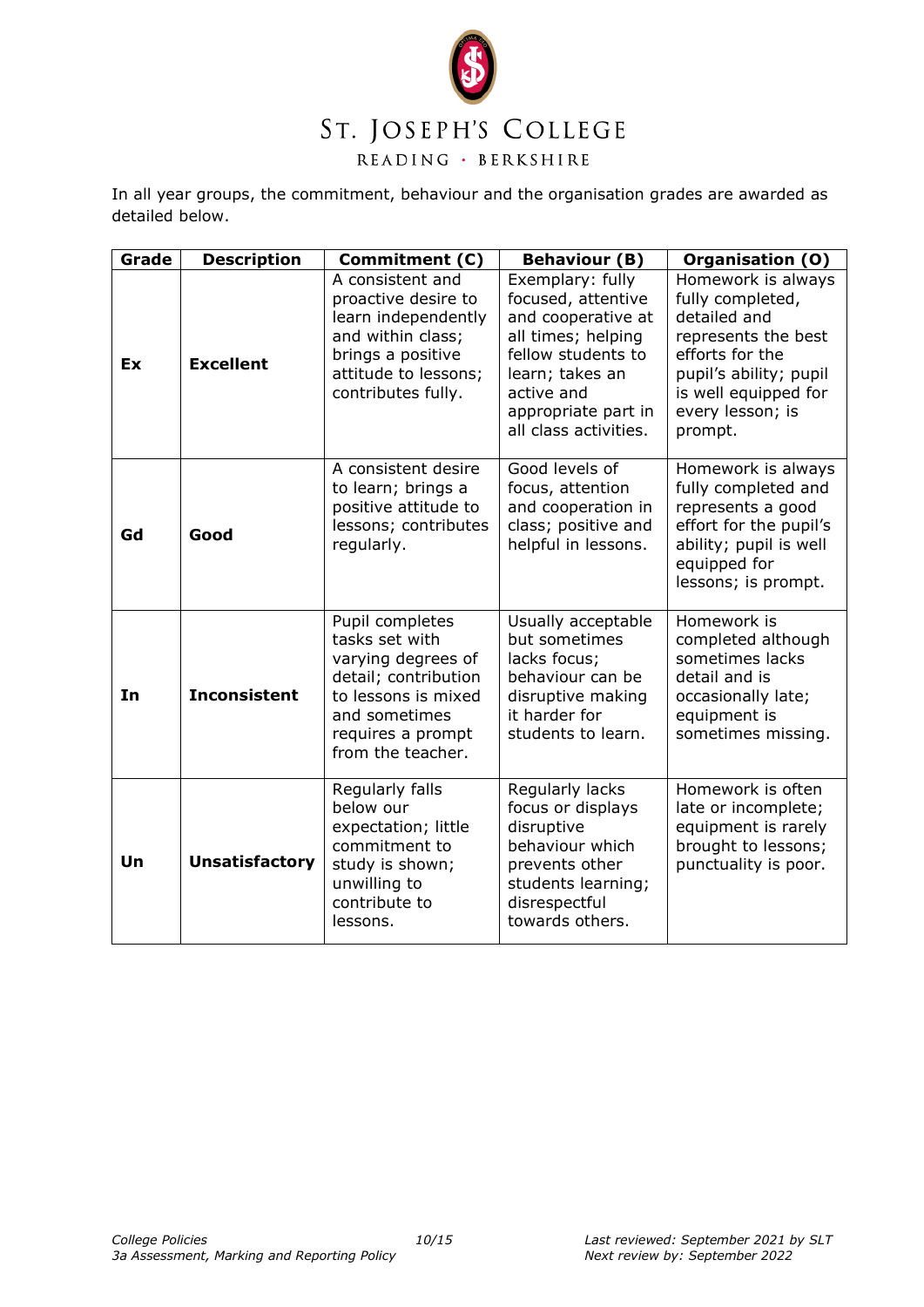

#### **Appendix 4: Assessments – Years 7 to 13**

#### **Internal Examinations**

Pupils in Years 7 to 10 are formally assessed by examination in the summer term. Years 11 and 13 are formally assessed at the beginning of the spring term. Year 12 are formally assessed after spring half term. Examination results will be reported to parents using full written reports or Exam Grades reports. Grading for internal examinations follows the same process as for Course Grades as outlined below.

#### **MidYIS and YELLIS and ALIS**

MidYIS scores at Year 7, YELLIS scores at Year 10 and ALIS scores at Year 12 are used to provide staff with a baseline assessment of pupil ability and potential. Each scheme provides chances data for potential performance in public examinations.

These scores are used to inform and support staff in their pupil assessment, progress monitoring, review and target setting. They are also used to inform and support subject planning and evaluation, with a standardised measure of pupil and department value-added performance provided at GCSE by the YELLIS scheme and at A Level by the ALIS scheme.

The YELLIS and ALIS scores are used alongside Chances Graphs to set Challenge Grades for pupils in Year 10-13. Challenge grades aim to raise the aspirations of pupils and are used in discussions with parents and Form Tutors at key points during the year.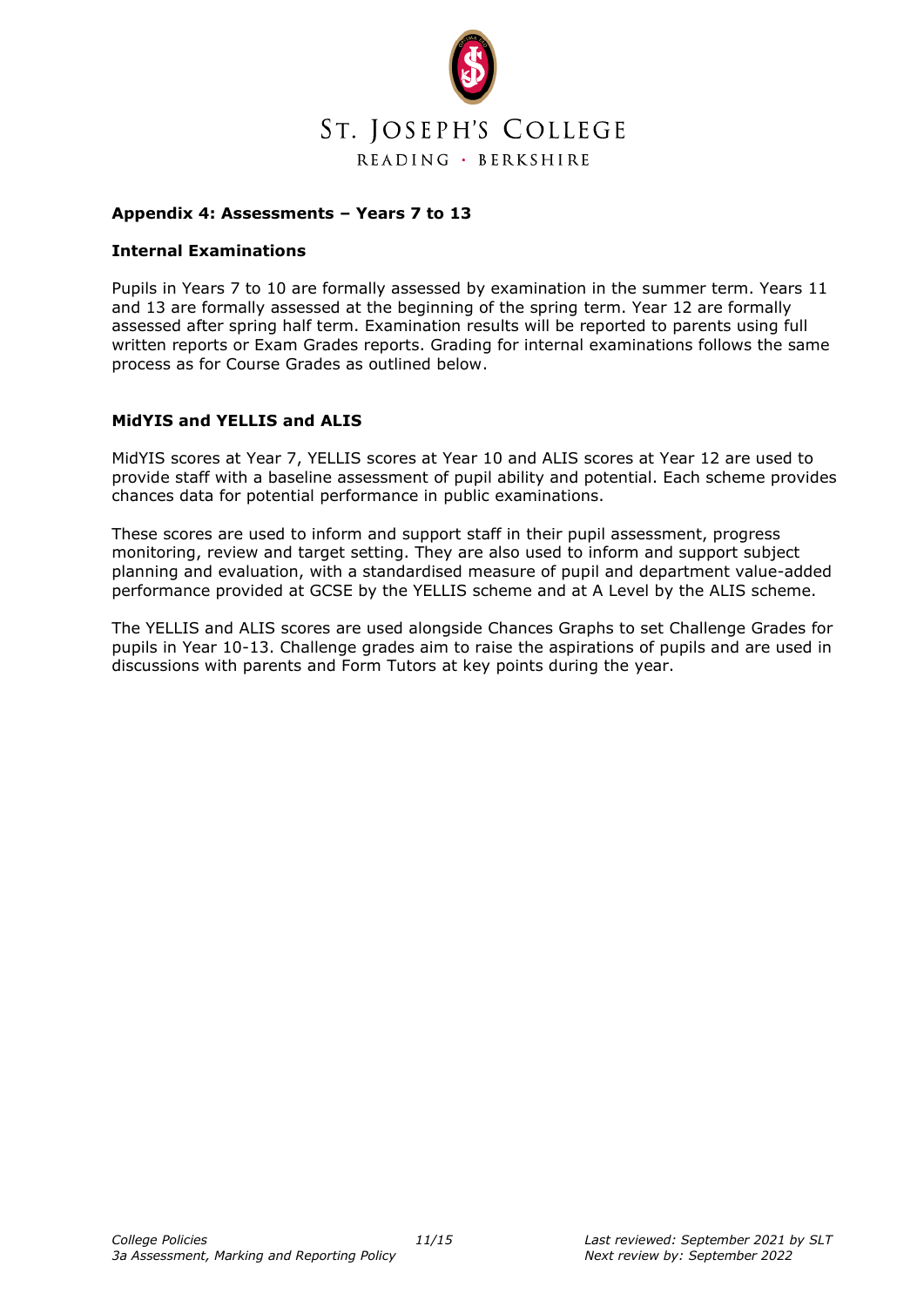

#### **Appendix 5: Marking Grades – Years 7 to 13**

When marking classwork or homework for students in Key Stage 3, teachers may give a grade in line with the criteria outlined below e.g. BC2:

Quality Grades

| $=$ | An excellent standard of achievement                                        |
|-----|-----------------------------------------------------------------------------|
| $=$ | A very good standard, achieving the main objectives                         |
| $=$ | A good standard, achieving most of the objectives                           |
| $=$ | Work completed to a reasonable standard                                     |
| $=$ | Limited success in achieving the task set                                   |
| $=$ | Work has not been understood or has not been completed and should be redone |
|     |                                                                             |

Effort Grades

| 1 or Ex | $=$ | Work shows evidence of very good effort |
|---------|-----|-----------------------------------------|
| 2 or Gd | $=$ | A good effort                           |
| 3 or In | $=$ | Work showing inconsistent effort        |
| 4 or Un | $=$ | Work showing little effort              |
|         |     |                                         |

In Years 10 to 13 quality grades are assigned according to the criteria used in each department's GCSE/A Level specification. Teachers may also use the Marking Grades outlined above.

For Years 7 and 8 House points are awarded are follows for a Grade A or Effort 1/Commitment Ex. Commendations worth 10 house points are awarded for Years 7 to 13 for exceptional work. *See the Behaviour, Rewards and Sanctions policy.*

When marking work the following symbols will be written in the margin with the location of the fault indicated by underlining or circling.

- p punctuation
- // paragraphing
- sp or s- spelling
- gr grammar

Staff might also use conventional proof reader's symbols such as:

- agr agreement
- C capital letter
- $NB take special note  
\n* see note at end o$
- \* see note at end of work
- omission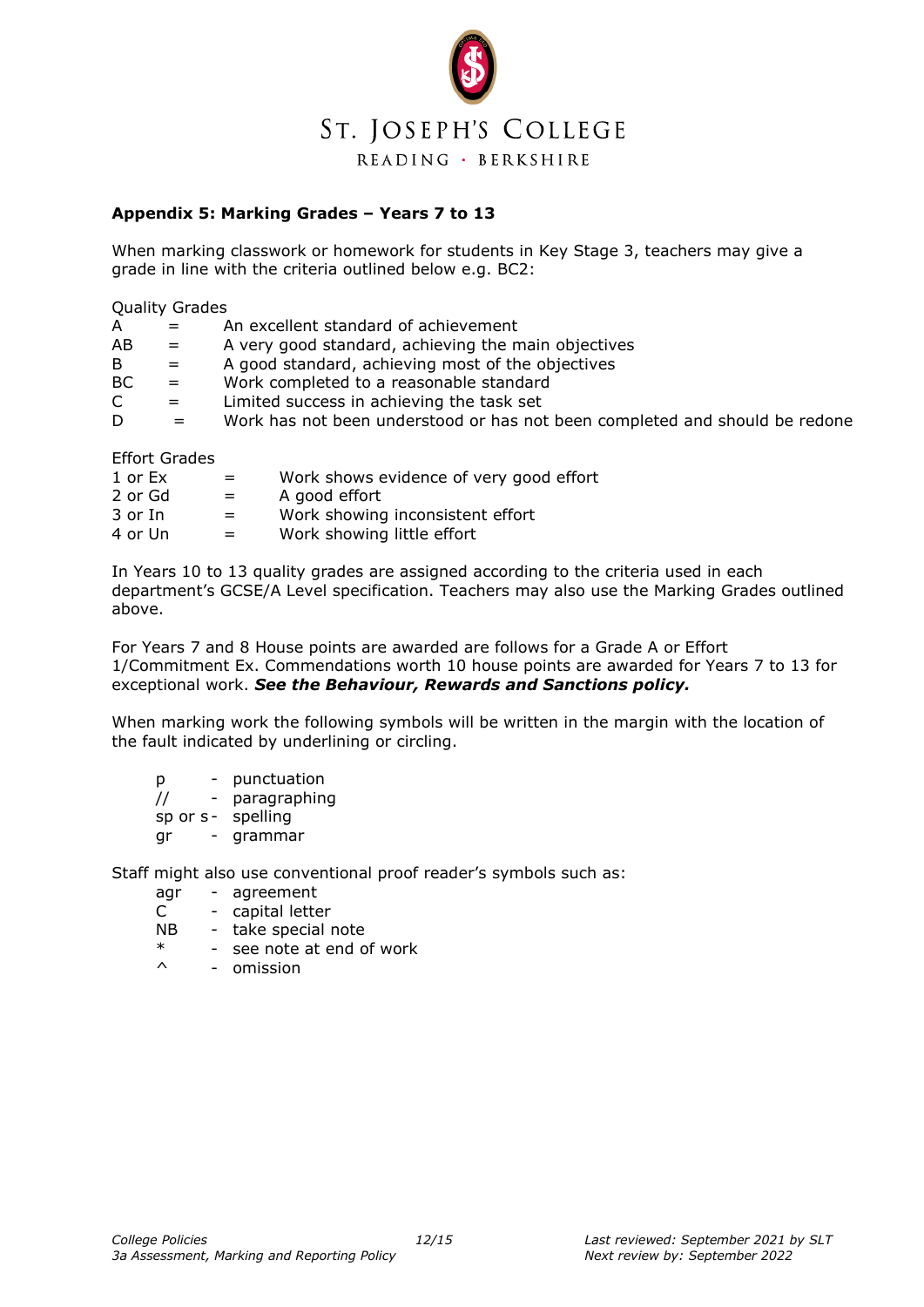

#### **Appendix 6: Reporting – Years 7 to 13**

A formal written report is issued to parents once a year. The report contains an individual written report for all the subjects a pupil has taken, a tutor report together with a comment from the Head of Year. These reports refer to a pupil's knowledge and understanding, their strengths and weaknesses in terms of subject specific skills, their behaviour and effort together with recommendations for improvement.

An annual written report is also issued for any peripatetic music, speech, drama and learning support lessons.

The subject report includes grades as per Course Grade criteria or Examination Grade if the report is issued post internal examination. A detailed teacher comment including recommendations for improvement is included for each subject.

The timing of the written reports is as follows:

| Year | Timing of Report | <b>Reason for Timing</b>                        |
|------|------------------|-------------------------------------------------|
| 7    | Spring 2         | Following the completion of two terms work      |
| 8    | Autumn 2         | Following the completion of a further two terms |
|      |                  | work                                            |
| -9   | Spring 2         | Prior to GCSE Option choices                    |
| 10   | Summer 2         | Halfway through the GCSE course                 |
| 11   | Spring 1         | Post GCSE Mock Examinations in January          |
| 12   | Summer 2         | Post Year 12 Assessment Week in February        |
| 13   | Spring 1         | Post A2 Mock Examinations in January            |

At the end of the summer term, pupils in Years 7 to 9 receive, in addition to their course grades report, exam grades and a tutor report.

Course Grade Reports are issued each half term either as a stand-alone report sheet or as part of a full written report. In the summer term exam grades are issued for Years 7 to 10 and 12. Course Grade Reports consist of a grade for attainment, commitment, behaviour and organisation. Year 7 will only start to receive an attainment grade in the second half of the autumn term.

In Years 10 to 13 the attainment grade represents the GCSE or A Level grade a pupil is likely to achieve based on their teacher's assessment of current work and potential.

| Year | Attainment Grades |
|------|-------------------|
| 10   | 9 to 1            |
| 11   | 9 to $1$          |
| 12   | $A*$ to E, U      |
| 13   | $A*$ to E, U      |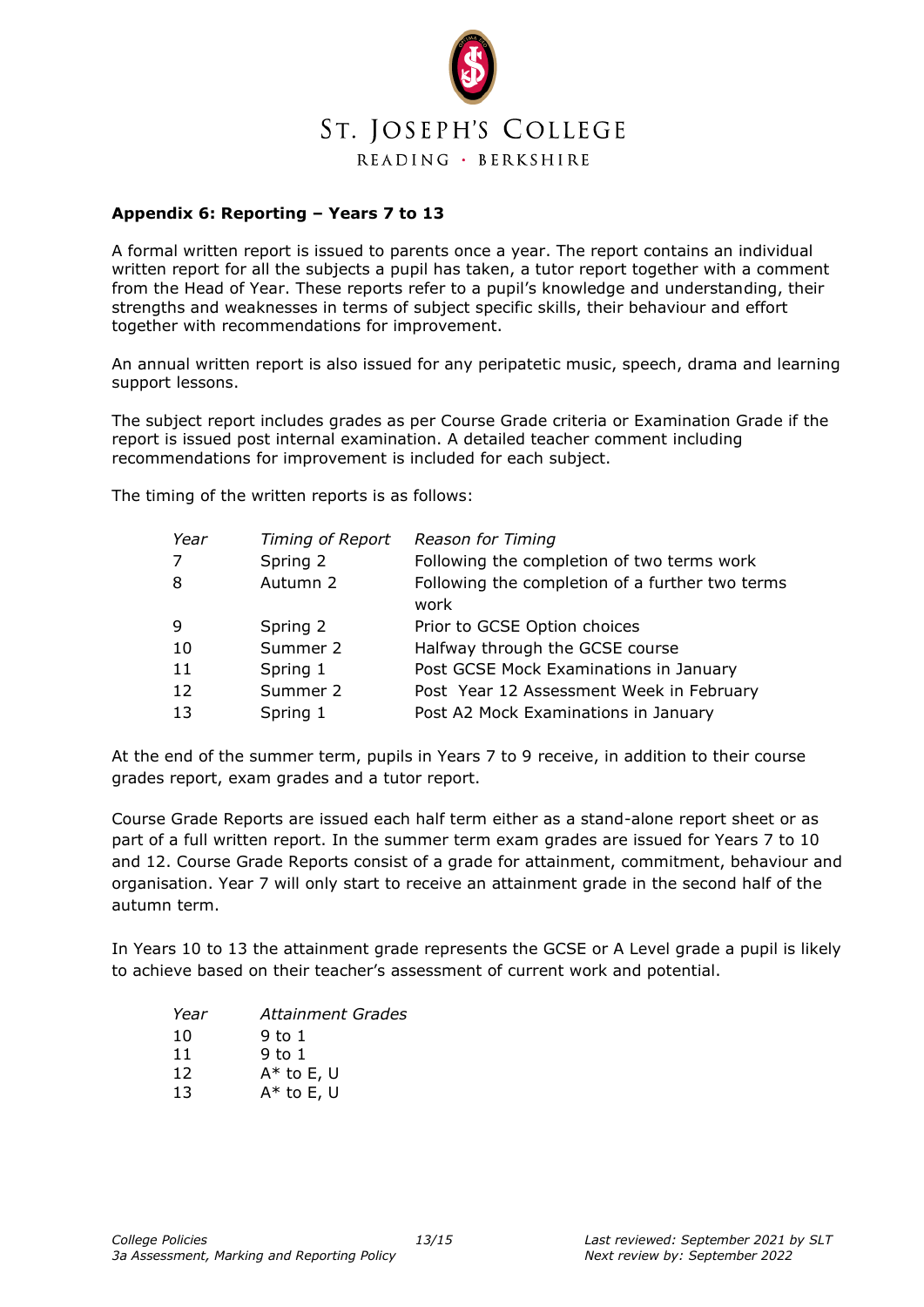

READING · BERKSHIRE

For Years 7 to 9 the attainment grade is one of six letter grades. The grade awarded reflects the academic performance of a pupil in relation to the performance of the whole year group. Course Grades are awarded after an assessment of work from the whole year group.

| Year     | <b>Attainment Grades</b> |
|----------|--------------------------|
| $7$ to 9 | A, AB, B, BC, C and D    |

Grading in this manner allows us to report a pupil's performance within the context of their year group and track academic progress more carefully.

In all year groups, the commitment, behaviour and the organisation grade are awarded as detailed below.

| Grade | <b>Description</b>    | <b>Commitment (C)</b>                                                                                                                                             | <b>Behaviour (B)</b>                                                                                                                                                                      | Organisation (O)                                                                                                                                                                  |
|-------|-----------------------|-------------------------------------------------------------------------------------------------------------------------------------------------------------------|-------------------------------------------------------------------------------------------------------------------------------------------------------------------------------------------|-----------------------------------------------------------------------------------------------------------------------------------------------------------------------------------|
| Ex    | <b>Excellent</b>      | A consistent and<br>proactive desire to<br>learn independently<br>and within class;<br>brings a positive<br>attitude to lessons;<br>contributes fully.            | Exemplary: fully<br>focused, attentive<br>and cooperative at<br>all times; helping<br>fellow students to<br>learn; takes an<br>active and<br>appropriate part in<br>all class activities. | Homework is always<br>fully completed,<br>detailed and<br>represents the best<br>efforts for the<br>pupil's ability; pupil<br>is well equipped for<br>every lesson; is<br>prompt. |
| Gd    | Good                  | A consistent desire<br>to learn; brings a<br>positive attitude to<br>lessons; contributes<br>regularly.                                                           | Good levels of<br>focus, attention<br>and cooperation in<br>class; positive and<br>helpful in lessons.                                                                                    | Homework is always<br>fully completed and<br>represents a good<br>effort for the pupil's<br>ability; pupil is well<br>equipped for<br>lessons; is prompt.                         |
| In    | <b>Inconsistent</b>   | Pupil completes<br>tasks set with<br>varying degrees of<br>detail; contribution<br>to lessons is mixed<br>and sometimes<br>requires a prompt<br>from the teacher. | Usually acceptable<br>but sometimes<br>lacks focus;<br>behaviour can be<br>disruptive making<br>it harder for<br>students to learn.                                                       | Homework is<br>completed although<br>sometimes lacks<br>detail and is<br>occasionally late;<br>equipment is<br>sometimes missing.                                                 |
| Un    | <b>Unsatisfactory</b> | Regularly falls<br>below our<br>expectation; little<br>commitment to<br>study is shown;<br>unwilling to<br>contribute to<br>lessons.                              | Regularly lacks<br>focus or displays<br>disruptive<br>behaviour which<br>prevents other<br>students learning;<br>disrespectful<br>towards others.                                         | Homework is often<br>late or incomplete;<br>equipment is rarely<br>brought to lessons;<br>punctuality is poor.                                                                    |